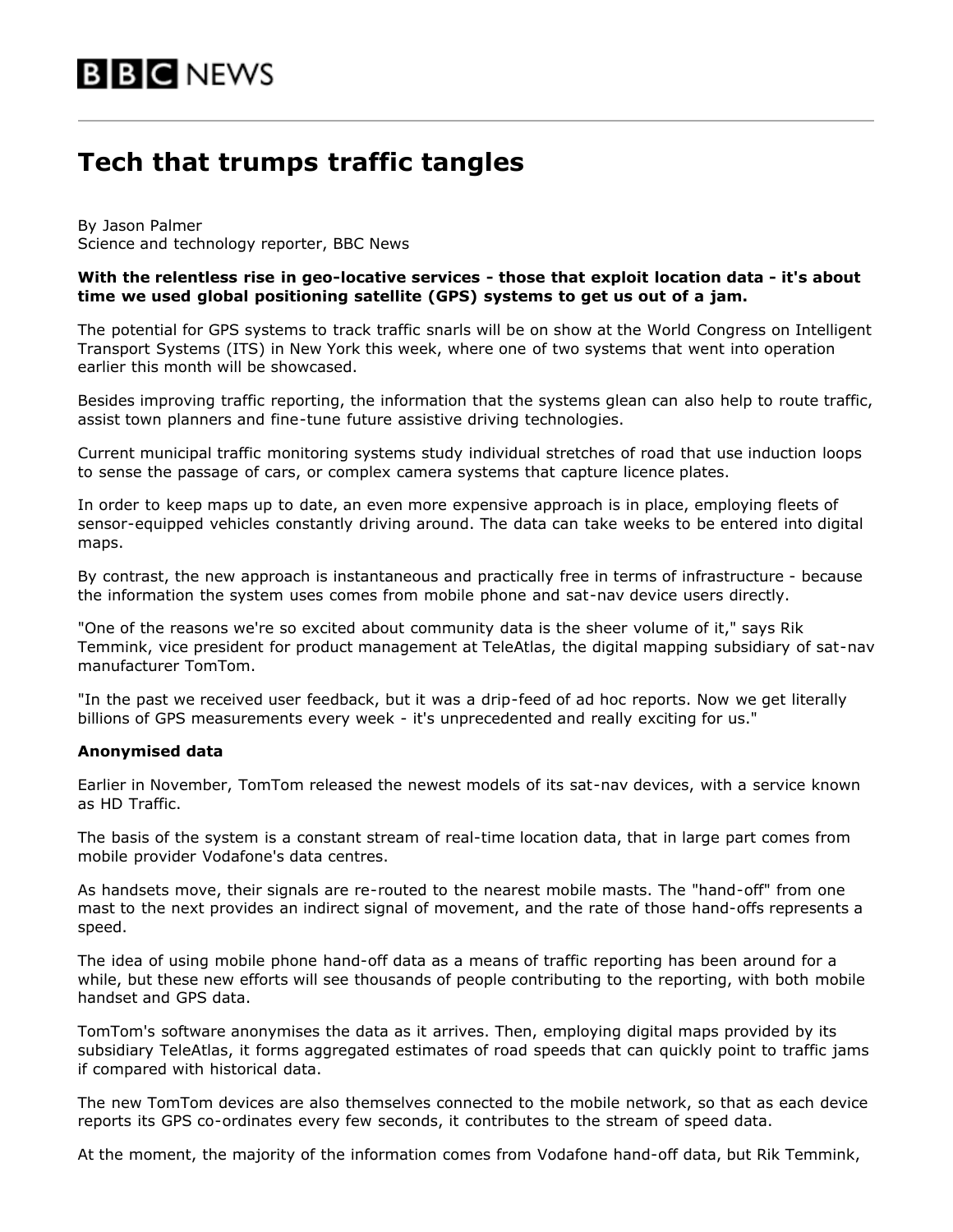vice president of product management for TeleAtlas, believes the fraction will shift as GPS devices become more prevalent.

## **Traffic trials**

At the ITS conference, a different initiative that is taking root in Northern California, with the same goal in mind, will be shown off.

" **This is a service that should run on a whole range of devices** " Quinn Jacobson, Nokia Research Center

Last week the Mobile Millenium project was opened to the public. The project is a collaboration between Nokia, the digital mapping company Navteq, the California Department of Transportation, and the University of California, Berkeley.

In February, the project - then called, less ambitiously, Mobile Century - saw 100 Berkeley students driving along a stretch of road, armed with GPS-enabled Nokia handsets.

Having worked out the details for turning the resulting GPS data into traffic information, the team has expanded the trial, allowing the northern California public to download a small piece of software to any GPS-enabled phone.

The team is working also on a system to ensure that user privacy is kept safe, by only collecting GPS data when users are near "virtual trip lines" - specific locations in public spaces - instead of a constant monitoring system.

Quinn Jacobson, from the Nokia Research Center in Palo Alto, says a wider rollout of the service will happen next year, and sees the approach finding its way into other applications.

"The mobile device is your digital companion," Mr Jacobson says. "So we see navigation, route planning, and the calendar all tying together, and that's when it gets really interesting."

For example, your phone might see that you have a meeting coming up and warn you that traffic snags mean you should leave extra time to get there.

Because Nokia owns Navteq, which can provide the real-time maps to other manufacturers, Jacobson does not see the development as a Nokia-only enterprise.

"We believe that this isn't just for our handsets; this is a service that should run on a whole range of devices, just as Mobile Millennium runs on a number of handsets."

#### **Crowd wisdom**

More than just optimising routes around traffic jams, the data stream that the approach generates shows its strength in numbers.

Most obviously, the traffic flow data can be fed back to transportation authorities for town planning or to optimise the phasing of traffic lights. The data might also be used in advance of natural disasters, to ensure the best use of escape routes.

The future will see driver-assistive technology for crash avoidance and simple convenience. Cars might, for example, turn the headlights around a curve automatically, illuminating the road better.

But that means the car must know the curve is coming, which in turn means that digital maps have to be incredibly true to life.

"We believe we can do that from these GPS measurements because we have so many of them," says Mr Temmink. "None of the individual points is accurate but through statistics, if you have 10,000 points, the average will be super-accurate."